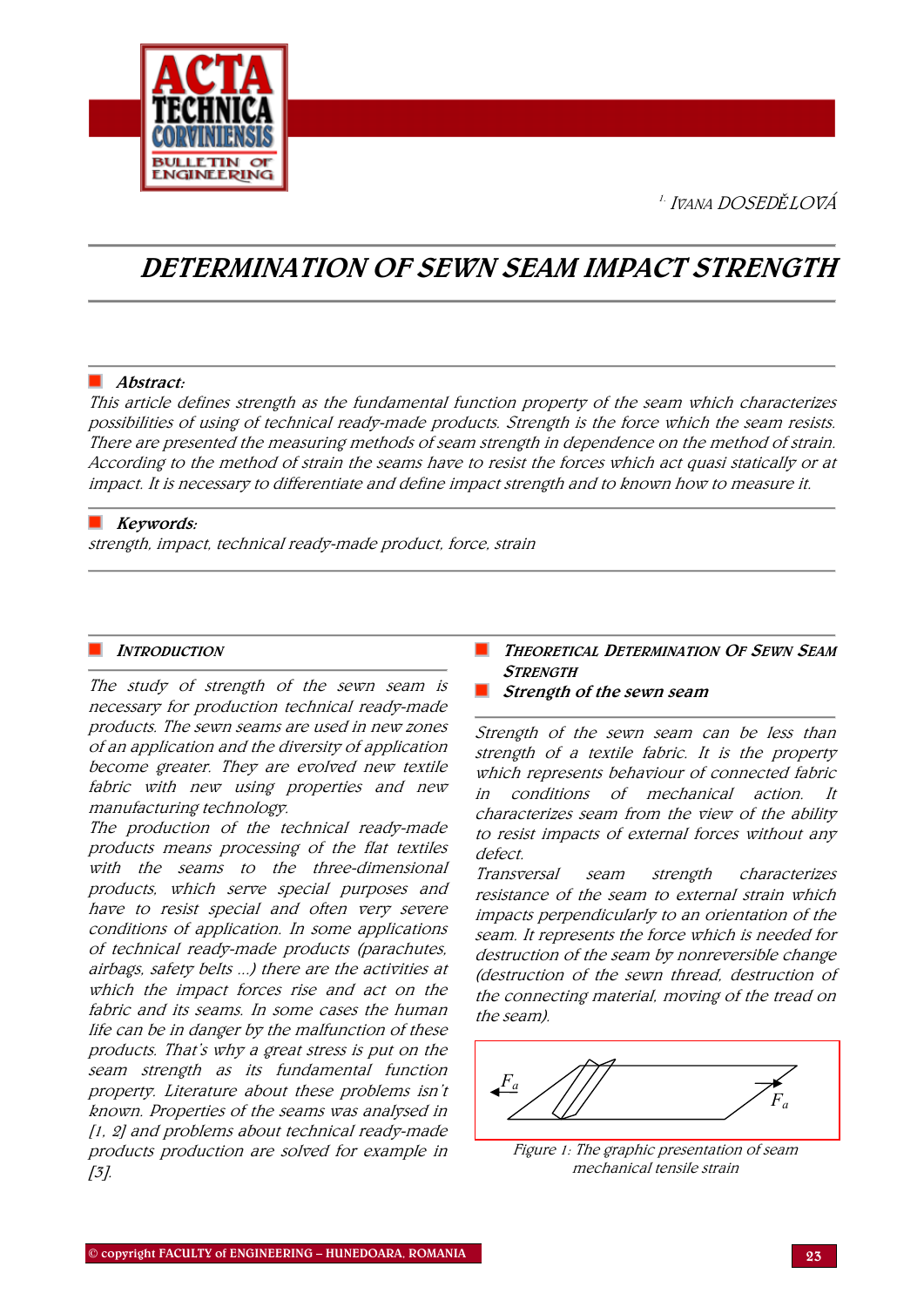# ACTA TECHNICA CORVINIENSIS – BULLETIN of ENGINEERING

Theoretical transversal seam strength is maximal value which is able to reach. It is defined as a linear function of thread strength in a loop and quantity of tied points belonging to the length of the seam.. Real transversal seam strength (Fs) is less than theoretical because the strength of the sewing thread decreases during the formation of stitch. It is characterized by the coefficient of the damage of the thread, which is the rest of the strength of the thread after the sewing.

#### The prediction function

The prediction function for the theoretical calculation of the real seam strength has this form:

$$
F_s = 2 \cdot 10^{-4} \cdot d_s \cdot l_s \cdot \alpha \cdot F_t \cdot F_{rtl} \cdot F_{rts} \tag{1}
$$

where:

 $F_s \ldots$ real strength of the seam [N]

 $F_{t}$  …strength of the thread [N]

 $F_{rt}$ ... relative thread strength in the loop [%]

 $F_{rs}$  ... relative strength of the thread after sewing [%]

 $d_s$  ... density of the stitch [cm<sup>-1</sup>]

ls …width of the sample (length of the seam) [mm]

*α* … coefficient of the seam

# The influential factor

There are three groups of the influential factors:

- $\frac{1}{\sqrt{2}}$  the material influential factors (connecting material, threads)
- $\frac{1}{\sqrt{2}}$  the parameters of connecting (type of the seam, type of the stitch, width of the seam, density of the stitch, direction of the sewing)
- $\pm$  the method of strain (quasi static, impact)

Measured values of strength are dependent on the speed of material deformation.

When the speed of deformation is higher all mechanisms of plastic deformation aren't able to open wide, so the material is broken at higher value of tension, but at lover value of elongation. It means material presents as fragile [4].

The values of strength measured at static tests and at impact tests will be different. This difference in behaviour of material represents the value of impact coefficient  $\mathcal{C}_{I}$ 

$$
C_I = \frac{A_{defI}}{A_{defS}}
$$
 (2)

where  $A_{\text{def}}(A_{\text{def}})$  is average value of deformation work by impact strain (by static strain).

Impact strength can be calculated when this forces values are considered as static and multiplied by impact coefficient which can be determined by test..

- EXPERIMENTAL MEASURING OF SEWN SEAM **STRENGTH**
- Methods for measuring of the strength

Mechanical characteristics present quantitative level of effect of mechanical strain. They are determined by mechanical tests.

#### Mechanical tests – static test

- the test sample is strained by external force which is increased slow by lower speed then the speed of propagation of plastic deformations in normal conditions till damage of the sample
- the value of force for deformation or for destruction of the sample is measured at this test

#### Mechanical tests – impact test

- the test sample is strained by external force which is acting quickly by impact of other solid with defined speed of fall (Charpy pendulum hummer)
- the value of using work for deformation or for destruction of the sample is measured at this test

#### Impact strength

The measuring of impact strength of textile fabrics and its seams is a difficulty solvable technical problem. The pendulum hammer is used at impact test. It is constructed so that the material will be broken when passes zero position.

The apparatus for measuring impact strength on the laboratory textile sample was projected and constructed on Technical University of Liberec, Department of Technology and Management of Apparel production (figure 1).

#### Description of apparatus

The apparatus is composed of a frame (1), swing hummer (2), fixative yaws (3, 4), gauging device (5, 6), brake (7). Basic measuring element is angular scale (5), where pointer (6) enabling read the angle of swing is placed. The fixative yaws are placed in direction acting force. The front edges are perpendicular to direction acting force. The fixative surfaces are on the same plane – on plane of strain textile  $(8)$ , they are knurled for reliable holding of the sample without slippage but they can't cut through or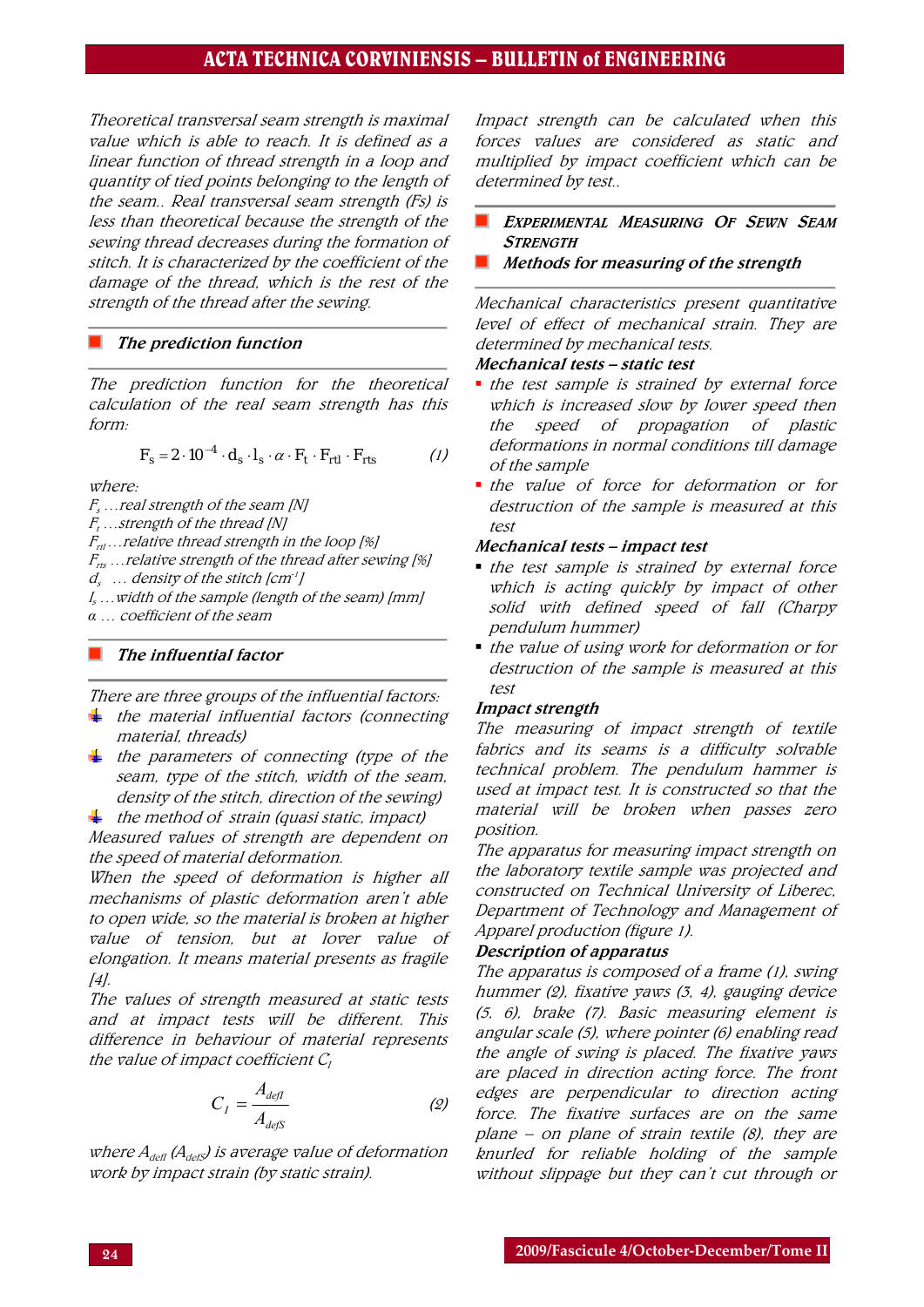damage the sample. The left yaw is turning – it makes possible swing, the right yaw is fixed.



Figure 1: The apparatus for measuring the impact strength of the textile fabric and seams

The apparatus is hand-controlled. It enables positioning of swing hummer to three position (the swing angle is 45°, 90°, 135°) for another samples. The fixed length which makes possible swing is defined as 1, 2 m..

#### Principle of the method

The sample is fixed into the jaws down (basic) position. The turning jaw gets potential energy  $E_{p_1}$  when swings to height to h<sub>1</sub> (or by angle  $\alpha_1$ ).

The geometry position of the sample just before destruction is determined for impact strength. This method supposes strain of a sample in centre of impact of the hummer. When we drop the jaw, we can imagine that after the thrust of a sample the impulse of force will be acting at impact, perpendicularly to the seam, in the direction of sample length.

The sample will be destructed in the lowest position. The pendulum will swing to opposite position to height h<sub>2</sub> (or by angle α<sub>2</sub> which is registered on a scale). This position corresponds to the residual energy  $E_{p_2}$ .

Absorbed deformation energy  $E_{def}$  is given by difference potential energies:

$$
E_{def} = E_{p_1} - E_{p_2} = m g (h_1 - h_2) (3)
$$

Decrease of energy is direct proportional to the expended deformation work. The calculation model was get from the difference between initial and final state and form the well-known goniometric formulas:

$$
h_i = I \ (1 - \cos \alpha_i) \tag{4}
$$

$$
h_2 = I \ (1 - \cos \alpha_2) \tag{5}
$$

There is the calculation model of deformation  $work$   $A_{\text{defl}}$ :

$$
A_{\text{defl}} = m g l \left( \cos \alpha_2 - \cos \alpha_1 \right) \tag{6}
$$

The basic for calculation of deformation work is the initial value of the setting angle and the final

value of the swing angle, when the weight of the hummer ( $m = 21.1$  kg) and the length of the hummer ( $l = 802.5$  mm) are known. The length of the hummer is the distance between the centre of gravity of the hummer and the axis of rotation.

#### Measuring procedure:

Examinational sample is fixed one end to the jaw of the swing hammer in the basic position and the second end to the stationary gripping jaw (fig. 1). Sample must be fixed so, that it is tight – to this purpose serves initial tension through small weight (50 g).

Pendulum is swung in the angle (*α*1) and is locked (fig. 1 position 1). After unlocking follows free-fall, position energy is changed to kinetic energy, which is maximal in the down position. Impact force acts to the sample. Textile is broken and pendulum is swung to the opposite position (fig. 1 position 2). Angle value (*α*2) is read from the scale, angle is equal to the rest energy.

### Sample preparation:

Samples are prepared according to the norm EN ISO 13935-2 with following differences:

Laboratory sample (fig. 2) is made from textile material size 1200mm x 1400mm, which is folded so, that the edge of the fold is parallel with the shorter side of the sample. In defined distance from the fold (usually 20mm) is made up demanded seam. Sample is cut in the fold before sewing together (when it is the lapped seam material is lapped). Seams are sewn in direction of the weft or according to the demands. Sewing machine must be rightly set up, sewing must be straight and every stitch must be perfectly bound from the beginning to the end of the sewing. Both sides of the laboratory sample are cut of 100mm waste.



Figure 2: Laboratory sample for impact test

Set about ten examinational samples 100 mm x 1360 mm is cut and modified on defined shape (fig. 3) from the laboratory sample with the seam. Every examinational sample is four times